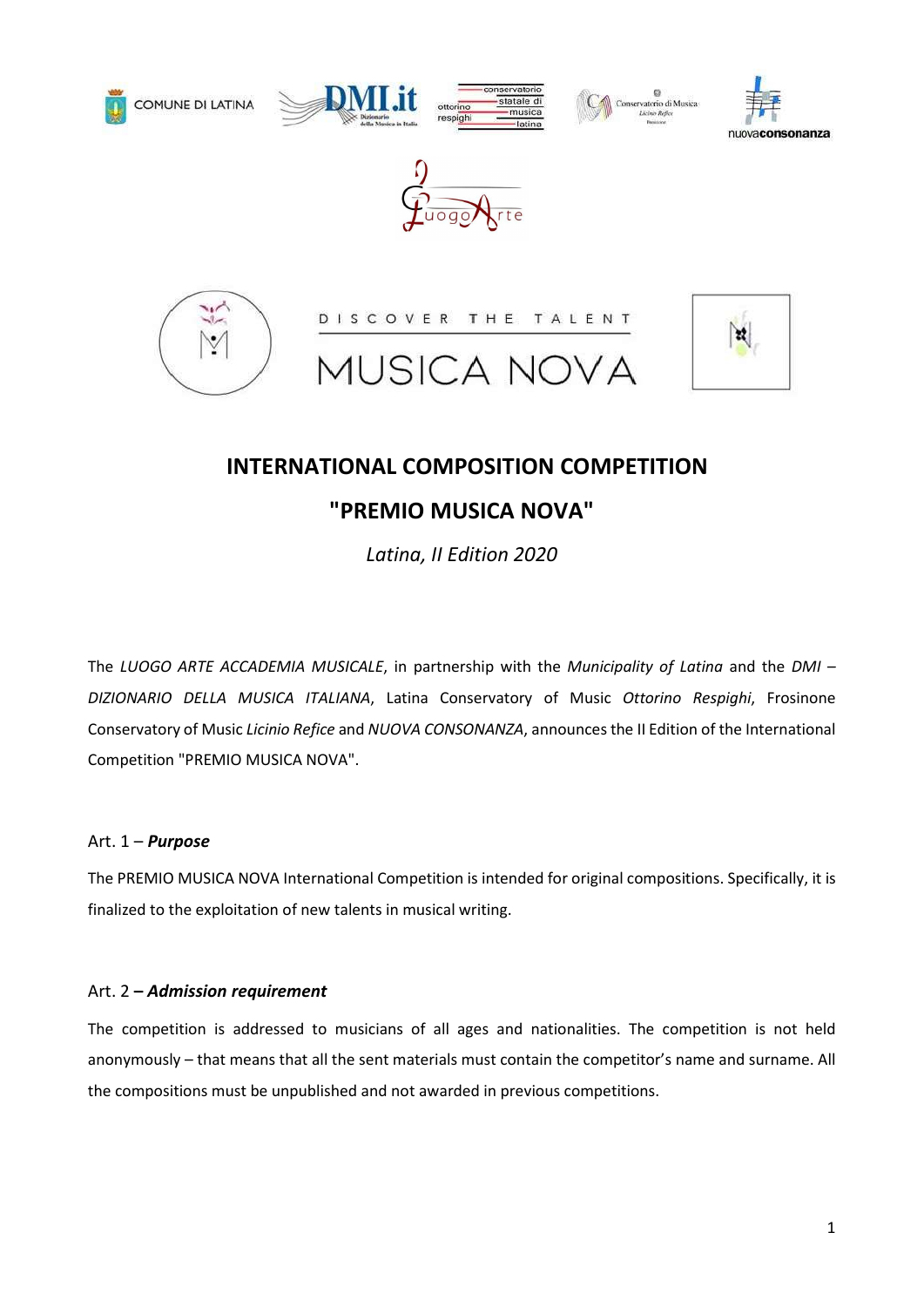



### Art. 3 - Type of compositions

The pieces must be composed for Solo Violin or Solo Cello. The maximum time length for each one is of 10 minutes.

#### Art. 4 - How to participate: preliminary phase

Competitors wishing to take part in the competition must send an email no later then May 24th, 2020 to "luogoarteaccademiamusicale@gmail.com". All emails must contain:

- Registration form
- Artistic curriculum and studies
- Scanning of an identity document attesting the age and nationality
- 2 recent photographs
- The receipt for the € 80,00 enrollment payment, made within May 24th, 2020. The payment can be done by bank transfer to "Luogo Arte Accademia Musicale - IBAN IT14 Z087 1639 4400 0001 5080 779 and must contain the following information: author surname and name, the statement: "Premio Musica Nova Competition 2020 enrollment", the composition title and duration.
- A statement signed from the composer, certifying that the composition is unpublished and never performed in public. If the composer owns a publishing exclusive licensing, it is necessary to place on the score the reference: "Piece composed for Premio Musica Nova, International composition competition, II Edition 2020".
- Declaration of consent to the disclosure of free public execution, the audio/video recording and transmission, the archiving of the materials and their use for a possible record publication; without any request for compensation except for copyright.
- Declaration of consent to the processing of the participant's personal data in the competition  $$ referring to 13 del D.Igs. 196/2003 e s.m.i. especially for the rights of the law ex art.7 D.Lgs. 196/2003
- Declaration of acceptance of the competition rules



2020

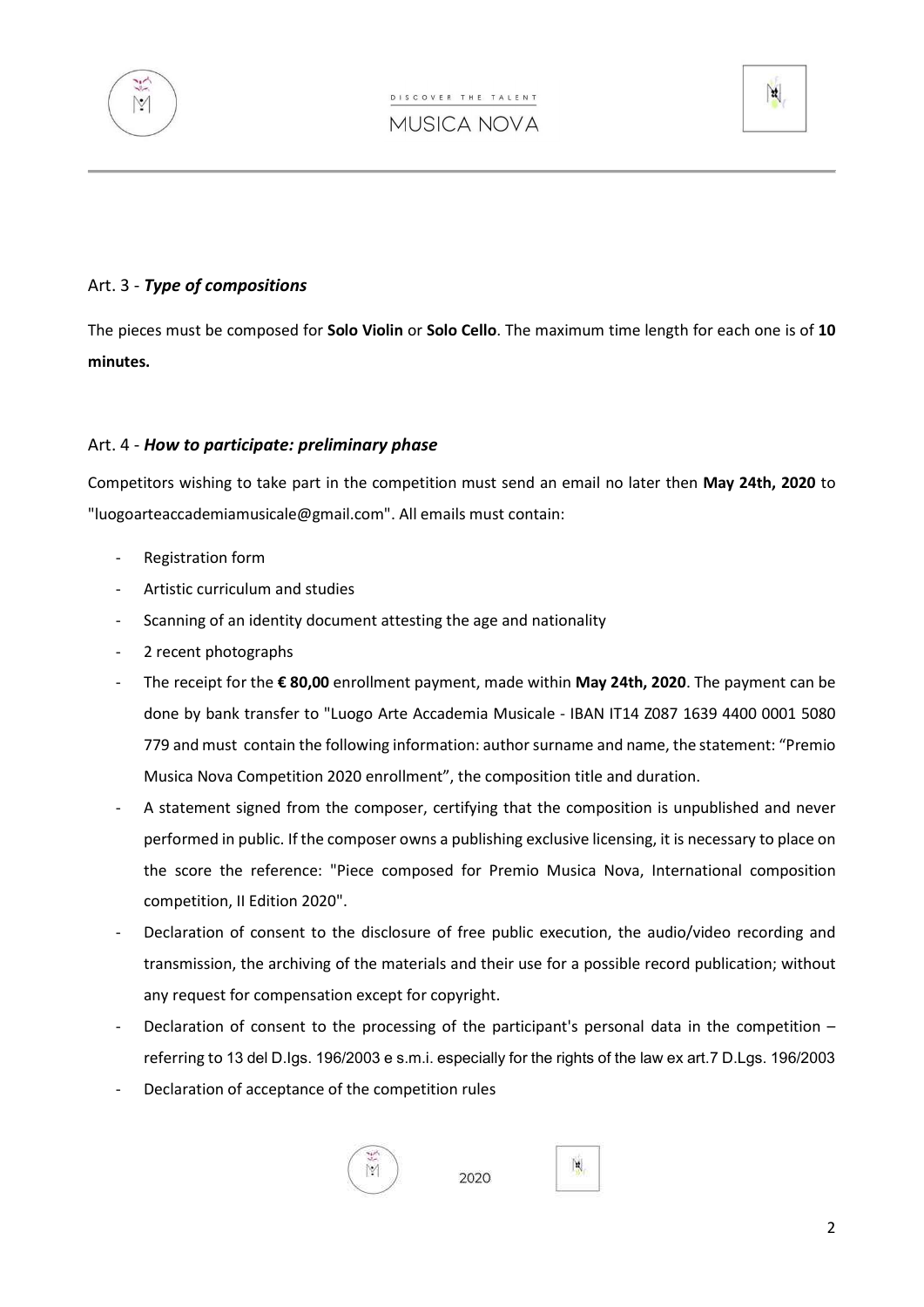



#### Art. 5 - How to participate: eliminatory phase – sending compositions

The compositions must be completed (score, explanatory tables and glossary - in case there are graphic characters or symbols). All the compositions must be sent:

- By email to luogoarteaccademiamusicale@gmail.com, within May 24th, 2020
- In paper format by registered letter with signed return receipt within May 30th, 2020, to: Luogo Arte Accademia Musicale - Viale delle Industrie 6/A, 04013 Latina Scalo (LT), Italy.

The composers are also requested to include the link to an audio recording or a computer simulation and not to attach audio files to the email.

The commission will evaluate the compositions within June, 2020. The evaluation will be based on the general provisions contained in Art.2 and will be done in order to choose a maximum of 3 finalists. The admission to the final stage of the competition will be communicated by email to the finalist competitors with due advance.

### Art.  $6$  – How to participate: final phase

The official award event will be held in Latina – Palazzo della Cultura – in September, 2020, and all the finalists will take part in it. The official date of the event will be communicated within August 2020 – possible changes in location will be communicated with due advance. The pieces of the three winners will be performed during the event.

### Art. 7 - Composition and powers of the commission

The Jury will be presided by Ennio Morricone and will be composed of Franco Piersanti, Lucio Gregoretti, Claudio Paradiso, Alberto Giraldi, Stefano Cucci, Paolo Rotili, Albino Taggeo.

In case of necessity, the members of the Jury can be replaced. The decisions of the Jury are unquestionable and unappealable. The jury has the right not to award prizes, if the desired quality level is not reached.



2020